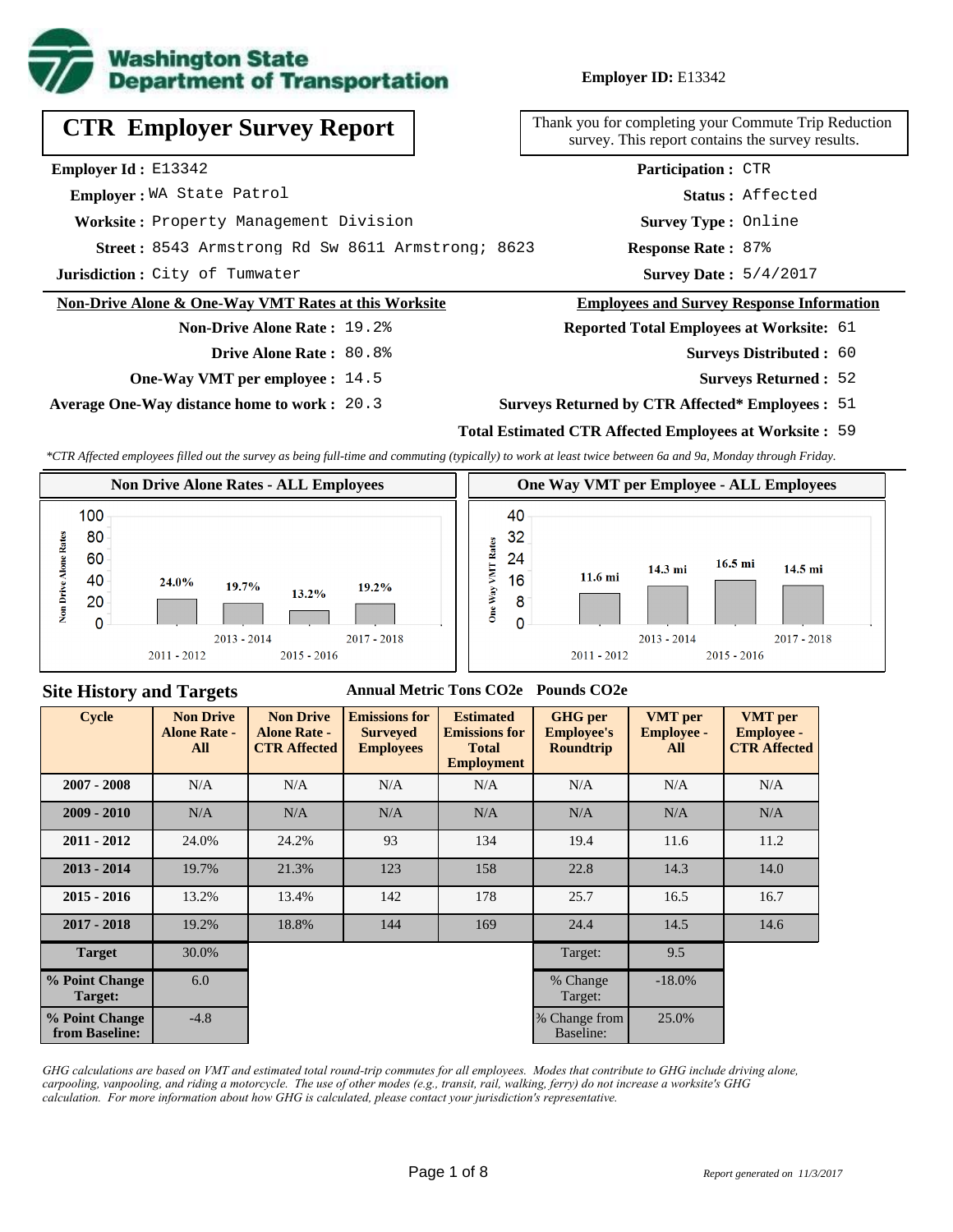

## **Commute Trips By Mode - All Employees**

**Q.4: Last week, what type of transportation did you use each day to commute TO your usual work location? (Mode used for the longest distance.)**



*\* Motorcycle-1 is now included in Drive Alone and Motorcycle-2 is included in Carpool. Information about these trips is still available by request.*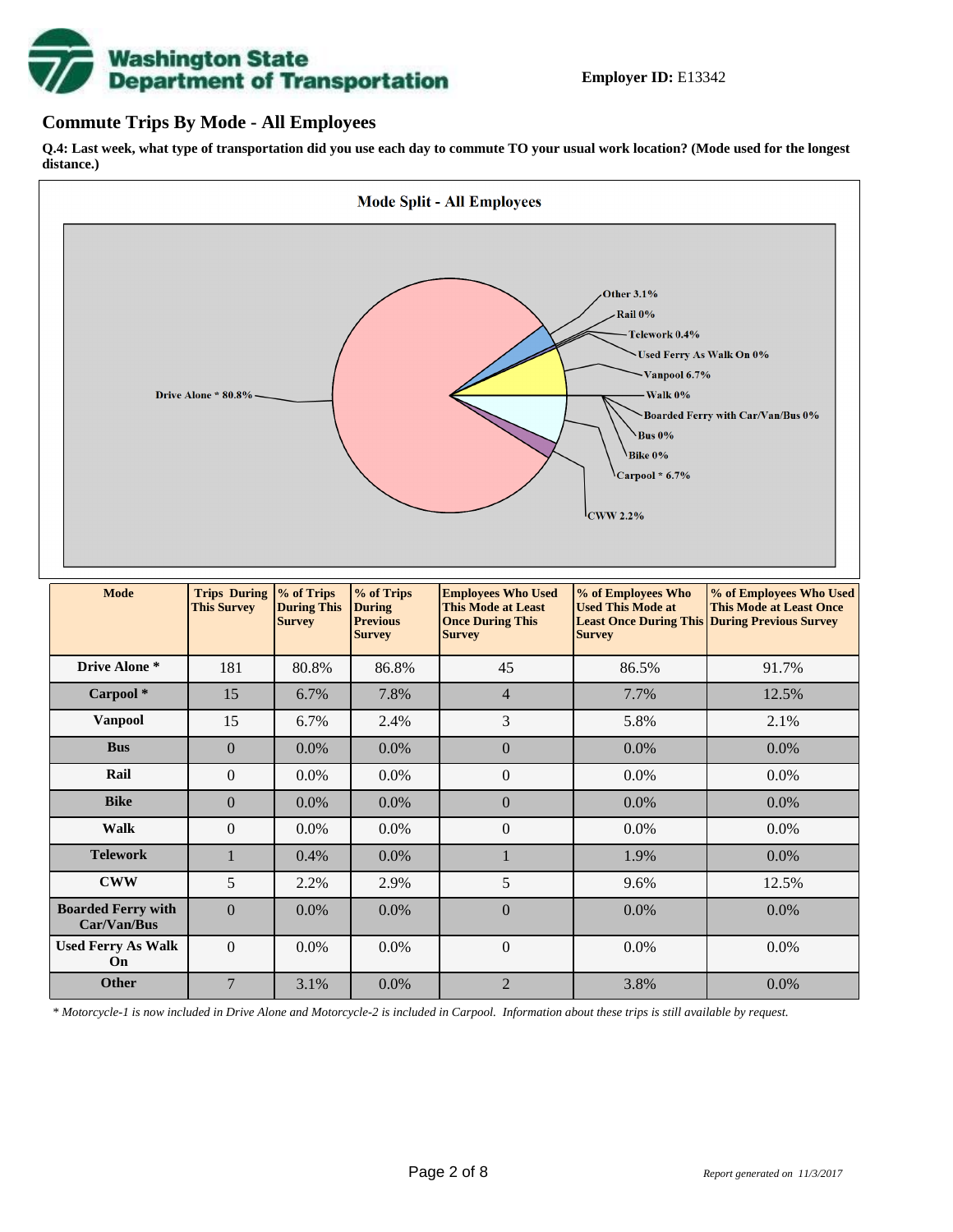

## **Commute Trips By Mode - Affected Employees**

**Q.4: Last week, what type of transportation did you use each day to commute TO your usual work location? (Mode used for the longest distance.)**



*\* Motorcycle-1 is now included in Drive Alone and Motorcycle-2 is included in Carpool. Information about these trips is still available by request.*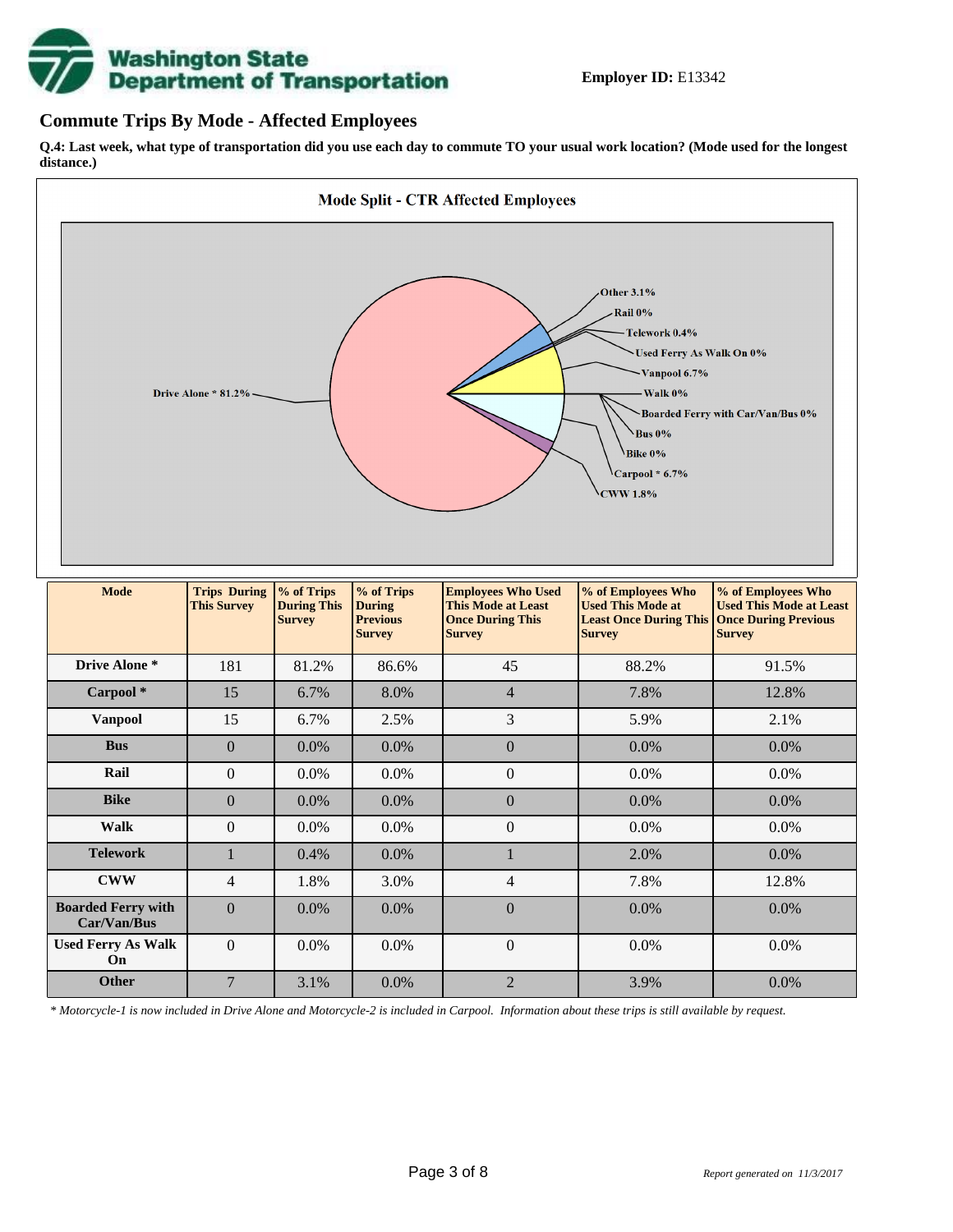

# **Alternative Modes - Number of Employees Who Used a Non-Drive Alone Mode:**

| <b>Non-Drive Alone</b><br><b>Number Of Days</b> | <b>Exactly this # of</b><br><b>Employees</b> | <b>Exactly this % of</b><br><b>Employees</b> | At least # of<br><b>Employees</b> | At least % of<br>employees |
|-------------------------------------------------|----------------------------------------------|----------------------------------------------|-----------------------------------|----------------------------|
| 0 Day                                           | 38                                           | 73%                                          | 52                                | 100%                       |
| 1 Days                                          | 5                                            | 10%                                          | 14                                | 27%                        |
| 2 Days                                          |                                              | 2%                                           | 9                                 | 17%                        |
| 3 Days                                          | $\overline{0}$                               | 0%                                           | 8                                 | 15%                        |
| 4 Days                                          | $\overline{4}$                               | 8%                                           | 8                                 | 15%                        |
| 5 Days                                          | 4                                            | 8%                                           | 4                                 | 8%                         |
| <b>6 or More Days</b>                           | $\theta$                                     | 0%                                           | $\Omega$                          | 0%                         |

## **Count by Occupancy of Carpools and Vanpools**

**Q.4 If you used a carpool or vanpool as part of your commute, how many people (age 16 or older) are usually in the vehicle?**

| <b>Ridesharing Occupancy</b> | <b>Mode</b> | <b>Response Count</b> |
|------------------------------|-------------|-----------------------|
| $2*$                         | Carpool     | 15                    |
| 3                            | Carpool     | $\boldsymbol{0}$      |
| 4                            | Carpool     | $\boldsymbol{0}$      |
| 5                            | Carpool     | $\boldsymbol{0}$      |
| >5                           | Carpool     | $\overline{0}$        |
| $<$ 5                        | Vanpool     | $\overline{0}$        |
| 5                            | Vanpool     | $\boldsymbol{0}$      |
| 6                            | Vanpool     | $\boldsymbol{0}$      |
| 7                            | Vanpool     | $\boldsymbol{0}$      |
| 8                            | Vanpool     | $\boldsymbol{0}$      |
| 9                            | Vanpool     | $\boldsymbol{0}$      |
| 10                           | Vanpool     | $\overline{0}$        |
| 11                           | Vanpool     | 5                     |
| 12                           | Vanpool     | 5                     |
| 13                           | Vanpool     | $\mathfrak s$         |
| 14                           | Vanpool     | $\boldsymbol{0}$      |
| >14                          | Vanpool     | $\boldsymbol{0}$      |

\* Motorcycle-2 counted with Carpool-2 for this table.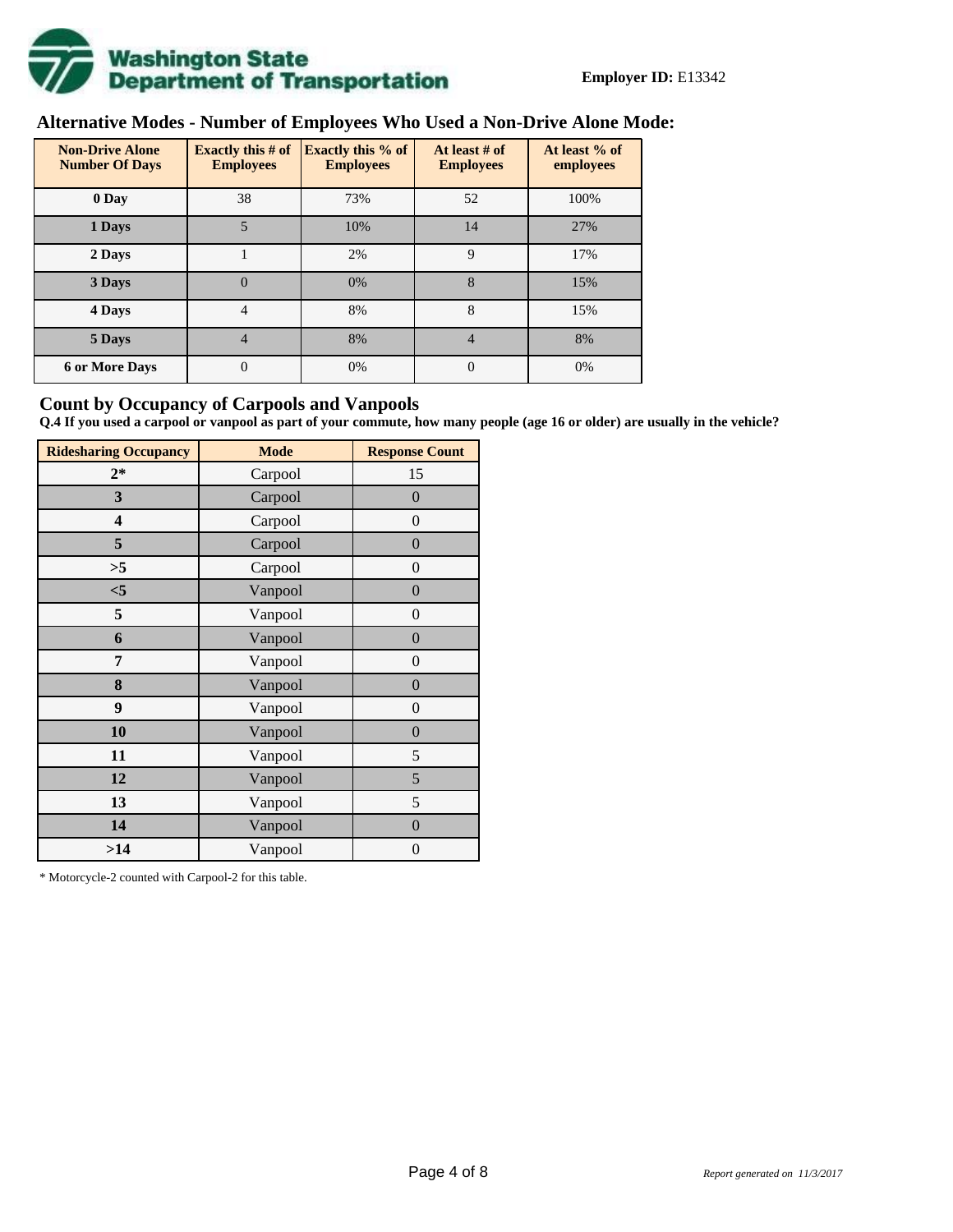

## **Reported Work Schedule - All Employees**

**Q.8 Which of the following best describes your work schedule?**

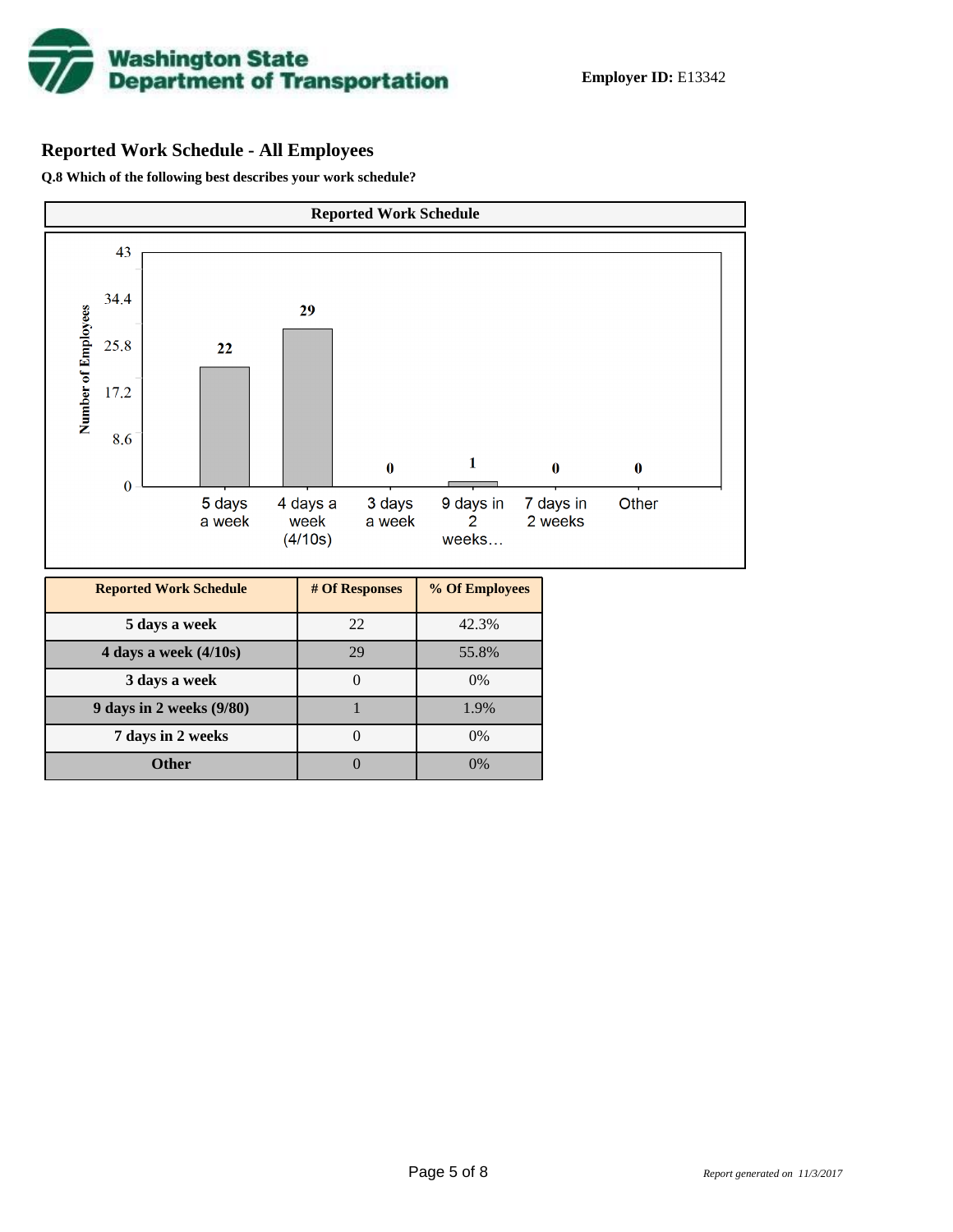

## **Parking and Telework**

**Q.9: On the most recent day that you drove alone to work, did you pay to park? (Mark "yes" if you paid that day, if you prepaid, if you are billed later, or if the cost of parking is deducted from your paycheck.)**



**Q.10: How many days do you typically telework?**

| <b>Telework Frequency</b>           | # of Responses | % of Responses |
|-------------------------------------|----------------|----------------|
| No Answer/Blank                     |                | $0.0\%$        |
| I don't telework                    | 50             | 96.2%          |
| Occasionally, on an as-needed basis |                | 1.9%           |
| 1-2 days/month                      |                | $0.0\%$        |
| 1 day/week                          |                | 1.9%           |
| 2 days/week                         |                | $0.0\%$        |
| 3 days/week                         |                | $0.0\%$        |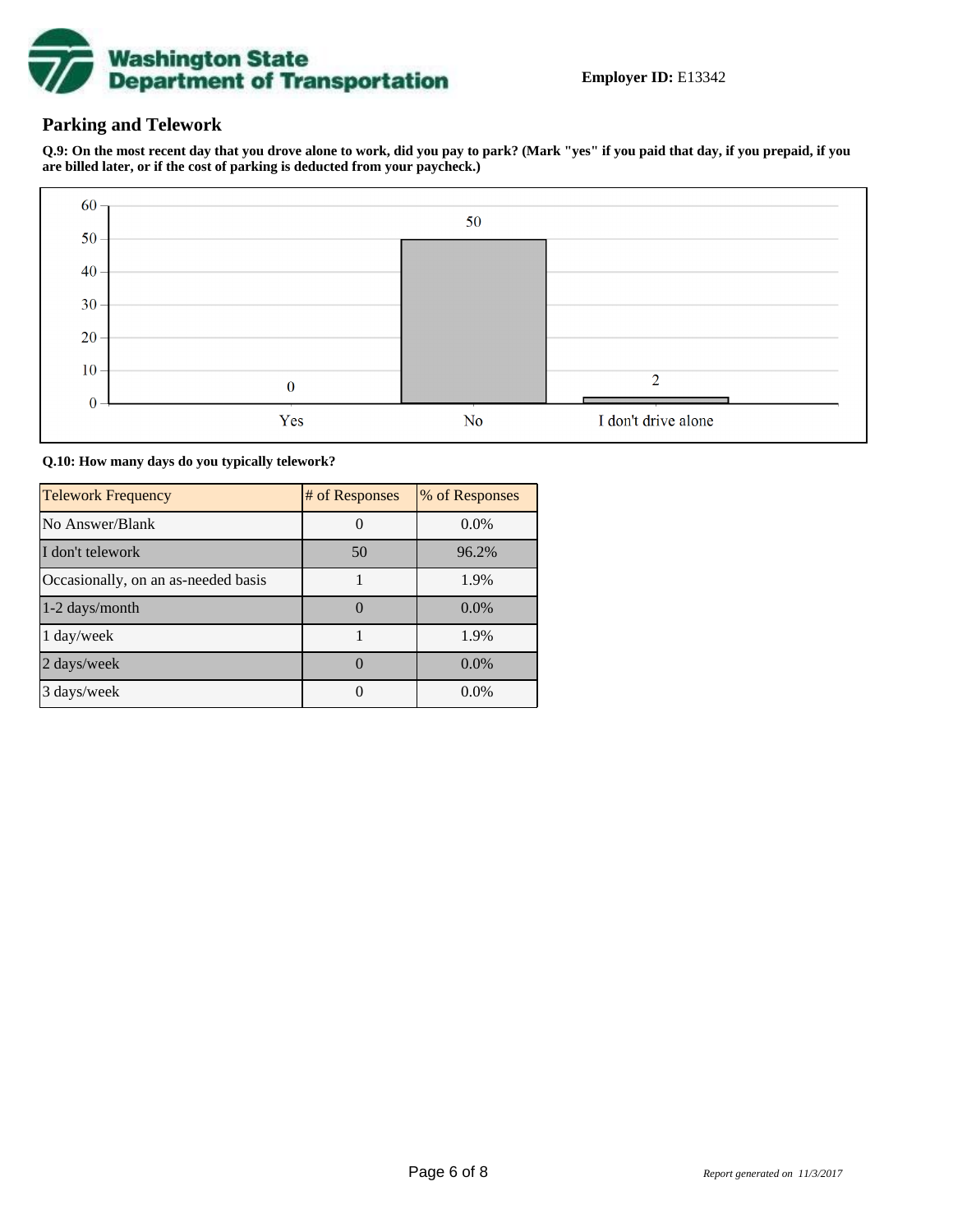

## **Reasons for driving alone to work/not driving alone to work**

**Q11. When you do not drive alone to work, what are the three most important reasons?**

| <b>Question Text</b>                                           | # of Responses | % of Responses |
|----------------------------------------------------------------|----------------|----------------|
| To save money                                                  | 14             | 23.3%          |
| Other                                                          | 12             | 20.0%          |
| Financial incentives for carpooling, bicycling or walking.     | 8              | 13.3%          |
| Environmental and community benefits                           | 8              | 13.3%          |
| Personal health or well-being                                  | 6              | 10.0%          |
| Emergency ride home is provided                                | $\overline{4}$ | 6.7%           |
| To save time using the HOV lane                                | 3              | 5.0%           |
| Driving myself is not an option                                | $\overline{2}$ | 3.3%           |
| Free or subsidized bus, train, vanpool pass or fare benefit    | $\mathbf{1}$   | 1.7%           |
| Cost of parking or lack of parking                             |                | 1.7%           |
| I have the option of teleworking                               |                | 1.7%           |
| I receive a financial incentive for giving up my parking space | $\Omega$       | $0.0\%$        |
| Preferred/reserved carpool/vanpool parking is provided         | $\theta$       | 0.0%           |

#### **Q12. When you drive alone to work, what are the three most important reasons?**

| <b>Question Text</b>                                      | # of Responses | % of Responses |
|-----------------------------------------------------------|----------------|----------------|
| I like the convenience of having my car                   | 33             | 28.9%          |
| Riding the bus or train is inconvenient or takes too long | 20             | 17.5%          |
| My commute distance is too short                          | 14             | 12.3%          |
| <b>Other</b>                                              | 14             | 12.3%          |
| Family care or similar obligations                        | 13             | 11.4%          |
| Bicycling or walking isn't safe                           | 12             | 10.5%          |
| I need more information on alternative modes              | 6              | 5.3%           |
| My job requires me to use my car for work                 |                | 0.9%           |
| There isn't any secure or covered bicycle parking         |                | 0.9%           |